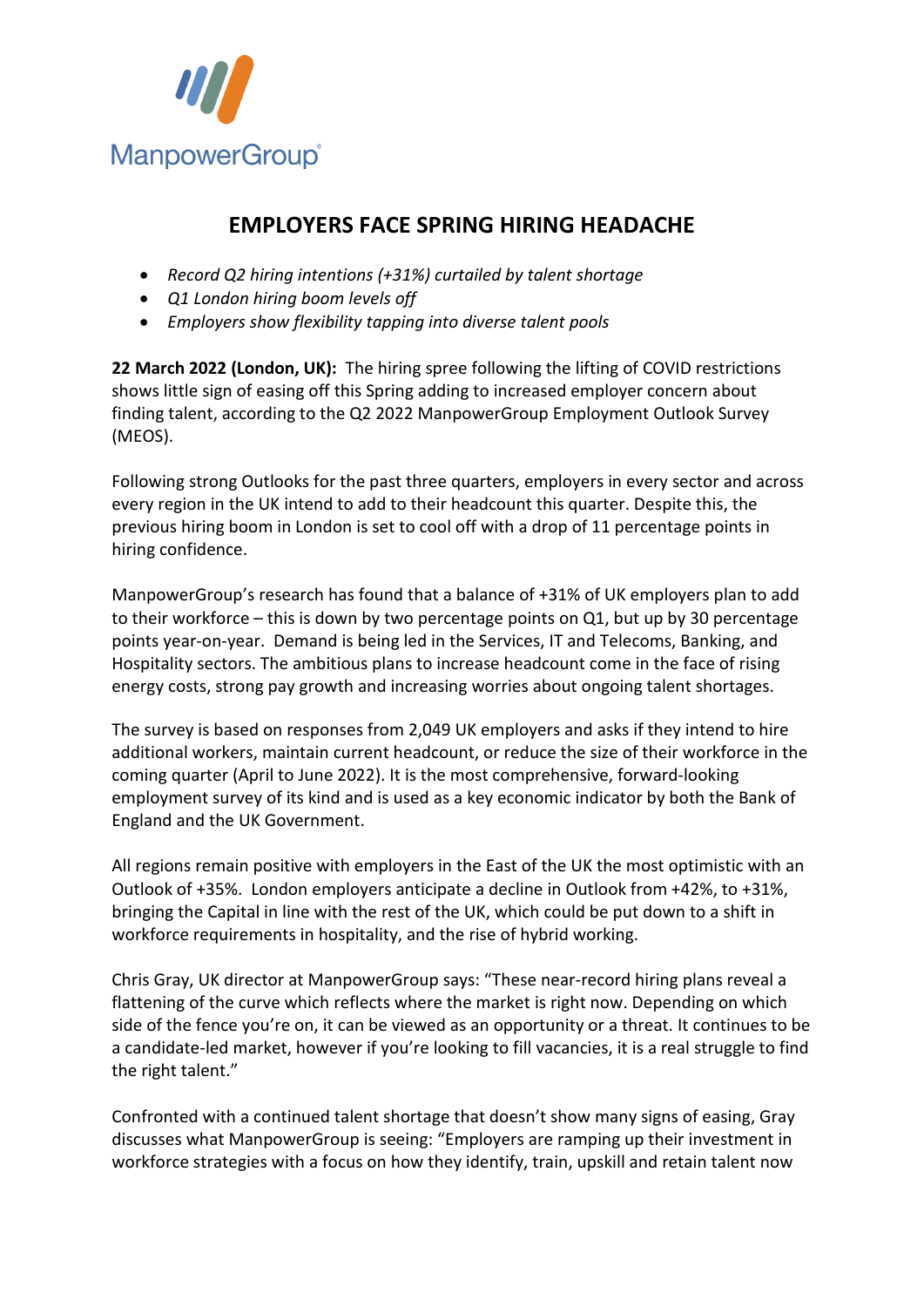

and in the future. This bodes well in the long term as the UK will need growth of a skilled workforce with the sorts of capabilities that will keep the UK economy buoyant in the future."

Employers are thinking creatively about their recruitment options. The number of permanent roles continues to rise as does the number of fully remote jobs being advertised in industries which have previously been office based, such as contact centres. ManpowerGroup data reveals that 14% of employers expect their employees to be remote all the time, which facilitates access to a wider talent pool across of the UK. This will provide some relief for firms, especially now that Proof of Right to Work checks will become fully digitised, making it easier for talent to be accessed.

Data from the ONS shows that those who are economically inactive is up by over 400,000 since the start of the pandemic representing 21.3% of the labour force. This has been driven by those who have taken early retirement, who are long-term sick, or who are studying. Gray comments: "One way employers can ease the headache in hiring is to look at that economically inactive group, such as those aged 50+ who have taken early retirement. Tapping into this market of experienced workers, albeit with some potential training, upskilling and flexible working arrangements, could be the tonic to employers' hiring headache."

The pressure on the existing workforce also continues to grow as employers look to fill roles. Gray continues, "Whilst employers are working hard to fill vacancies, they also need to remain invested in those they have in place. Without the right number of people across the business, employees will almost certainly feel more pressure to deliver. To ensure this doesn't cause a spike in resignations, this needs to be addressed head on." says Gray.

**END**

**For further information, please contact:** 

Red Havas - 0161 236 2277

Email: manpowergroupuk@havas.com

Twitter: #MEOSUK

## **NOTES TO EDITORS**

A 'Net Employment Outlook' is calculated by subtracting those employers who plan to reduce staffing levels from those who plan to hire staff. A positive result indicates that more employers plan